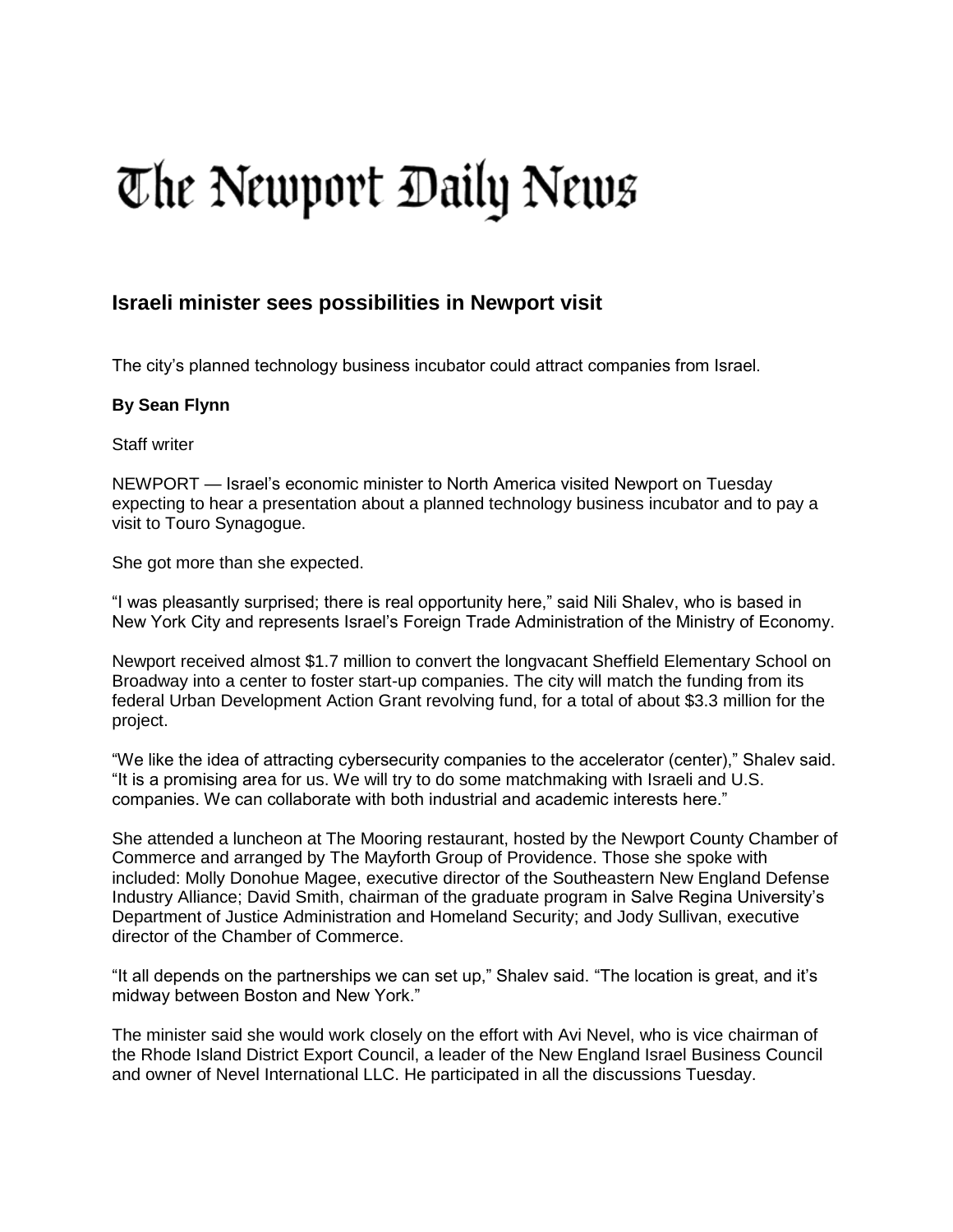"Avi has spent 30 years in Israel and 30 years in Rhode Island, so he has strong connections to both places," Shalev said. "Without him, there would not be the amount of collaboration that already exists between Rhode Island and Israel."

One example of that cooperation: Pawtucket-based Hasbro has worked with the Israelibased company Vivo Text on

**POSSIBILITIES A8 'I think it's an exciting opportunity to maybe engage with another country on mutual economic development.'**JEANNE-MARIE NAPOLITANO

Newport mayor



Nili Shalev, left, Israel's economic minister to North America, talks during a luncheon at The Mooring restaurant in Newport on Tuesday. Looking on is Newport Mayor Jeanne-Marie Napolitano.

**Dave Hansen** | Staff photographer

**Article Continued Below**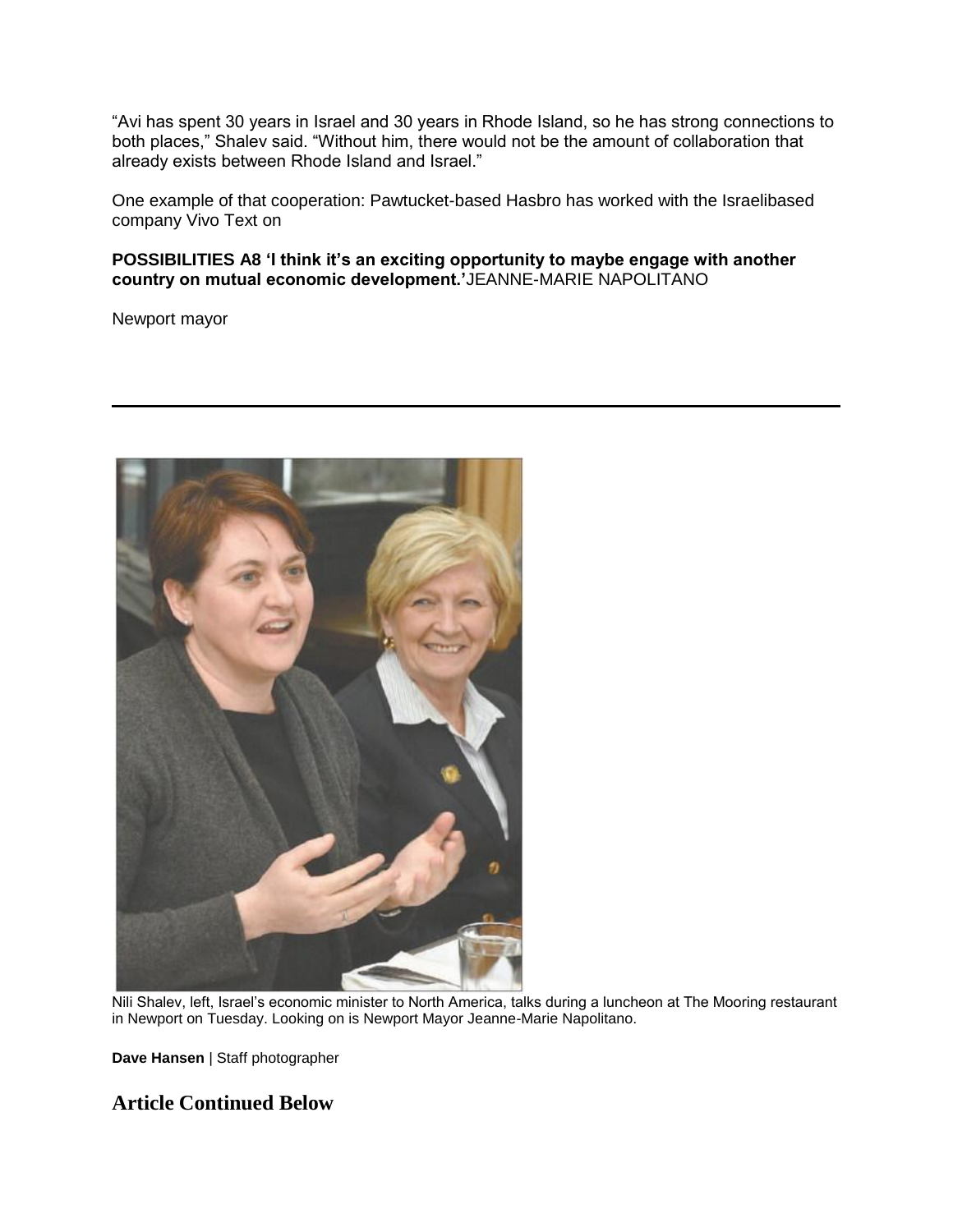See POSSIBILITIES on Page A08

## **Possibilities**

Continued from A1

product development.

"I think it's an exciting opportunity to maybe engage with another country on mutual economic development," said Mayor Jeanne-Marie Napolitano, who met Shalev in City Hall with Council Vice Chairman Marco T. Camacho, Councilman John Florez, Interim City Manager Joseph J. Nicholson Jr. and city Economic Development Director Paul Carroll.

"Israel is interested in developing its cybersecurity sector, as we are," Napolitano said. "Perhaps we can bring people here from Israel to work in the technology center."

"This is an opportunity for us to proudly showcase Newport as a possible site for international cooperation," Camacho said. "It's great to see an Israeli delegation here. It's promising for our efforts to develop the technology center."

Called Newport TechWorks, the new business incubator center will offer short-term lease options and resources to entrepreneurs and small businesses serving the region's defense firms. Sometimes referred to as "Sheffield TechWorks," the center also is expected to attract technology firms found in the cybersecurity, marine, climate change, environmental and digital industry clusters. The development is expected to create 108 jobs.

The 33,600-square-foot building at 513 Broadway has been vacant since Sheffield School was closed in June 2006.

"We don't have many natural resources in Israel, so we have to innovate, innovate and innovate," Shalev said. "We are now recognized as a high-tech state."

She said 600 Israeli companies now have offices on the East Coast of the United States.

Carroll told the Israeli delegation that contracts with architectural, structural engineering and landscape companies are nearing completion, so work can begin soon on transforming the school into a technology center. He is targeting a grand opening in the fall of 2016.

The Newport County Development Council, the Chamber of Commerce's nonprofit